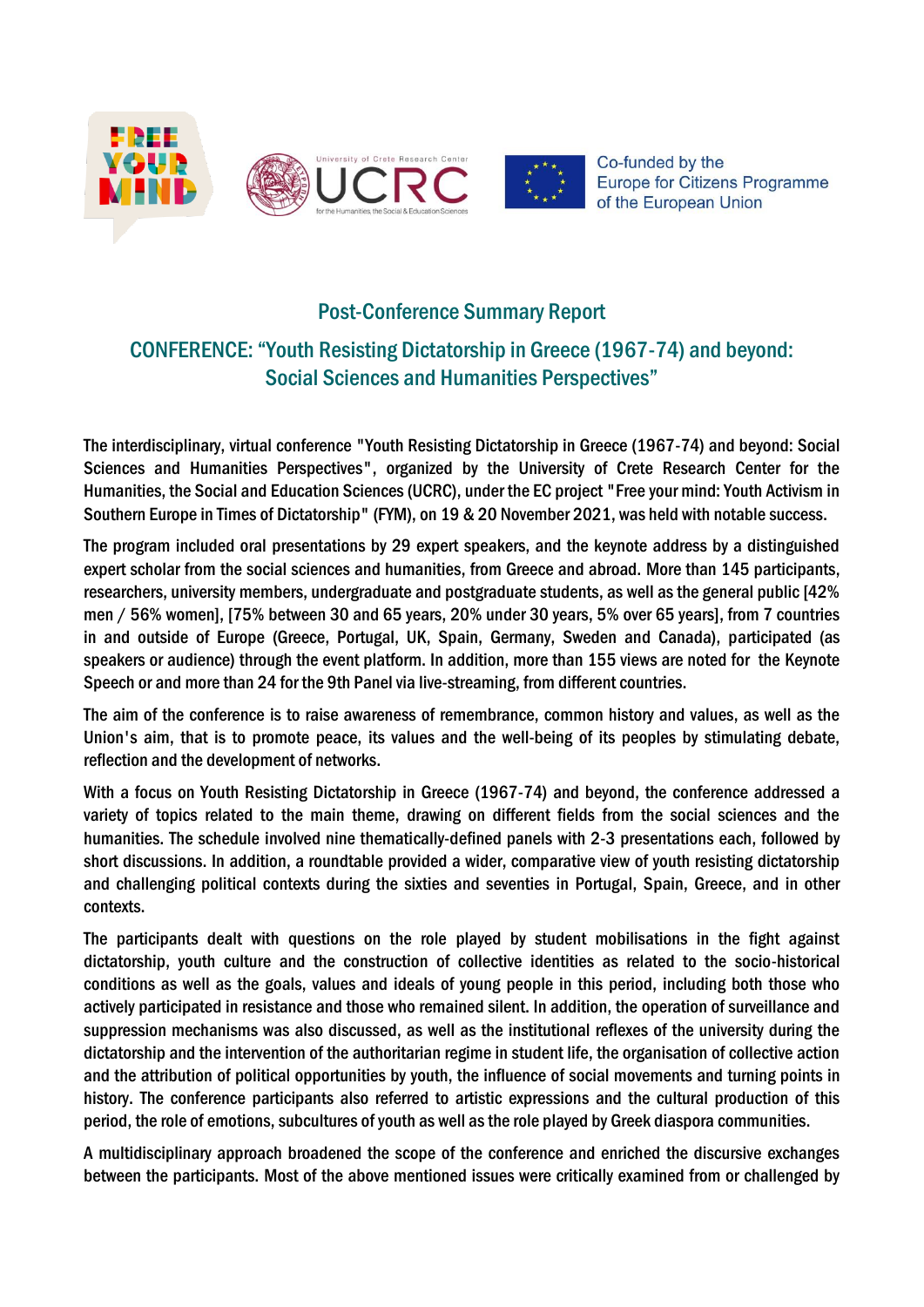different perspectives. The dialogue between scholars of contemporary history, sociology, political science, literature, philology, social psychology, education and philosophy and their subfields and intersections provided valuable insights and a comprehensive overview of the various influences at play and of the different perspectives at issues such as youth culture, resistance to authoritarian regimes and youth mobilisation towards (re)claiming democracy or towards the transformation of society more generally. Both young and mature members of the academic community participated in this conference with their presentations drawing on a great variety of methodological approaches, research tools and resources (e.g. official archives and press releases of that period, testimonies, interviews, cinematic material and documentaries, literary texts, music and soundscape).

Among the many issues raised, the vanguard role played by youth during the so called Long Sixties was highlighted. The existence of shared characteristics in the student and youth mobilizations against authoritarian regimes across South European countries was acknowledged given the diffusion and appropriation of international ideas, seen as mainly related to the evolution of the New Left movement in the West. With respect to the student mobilisations against the Greek dictatorship, the very character of their action, organised or spontaneous, was debated. Furthermore, it was questioned whether the uniqueness of the event and the innovative characteristics of their bottom-up action need nevertheless to be studied in relation to social movements and cycles of contention. In addition, the fermentation between the currents of youth culture and youth political organizations was problematised, together with the interplay between western influences and the cultural anti-Westernism of the left as well as the radicalisation of the left. It was acknowledged that the success of the Polytechnic student uprising in Athens lied to its revelation of the violent intervention of the dictatorship leading to student deaths, thus depriving it of any kind of public acceptance. The variety in the forms and practices of resistance was explicated in relation to certain sociopolitical circumstances. Alongside with political mobilisation, literature, cinema and music they employed various ways to represent this period, to express dissent to authoritarianism, to evade censorship, to stimulate public sentiment and to shape perceptions on the dictatorship in Greece.

Through interdisciplinary debate, the complexity and multidimensionality of this particularly rich research field has been disclosed. Overall, the conference strengthened remembrance through critical reflections on the social achievements of the past, thus deepening our knowledge of the sociohistorical context of that time as well as advancing our understanding of the conditions which inspire young generations to mobilise towards a more democratic, just and peaceful society.

The conference was carried out in the context of the FYM project (Free your mind: Youth Activism in Southern Europe in Times of Dictatorship), funded by the European Union's EUROPE FOR CITIZENS programme (Strand 1: EUROPEAN REMEMBRANCE) Project Number: 617561-CITIZ-1-2020-1-PT-CITIZ-REMEM, Grant Decision: Nr.617561. The project is coordinated by Iscte – Instituto Universitário de Lisboa, while its partners are: Associação Cultural Ephemera, the University of Crete Research Center for the Humanities, the Social and Education Sciences (UCRC), Complutense University of Madrid, and the Society of Cretan Historical Studies / Historical Museum of Crete.

Due to the uncertainty caused by the COVID-19 pandemic, the multidisciplinary Conference was held online on 19-20 November 2021. The main language of the conference was English, with simultaneous translation into Greek and English.

Future actions of the project "Free your mind: Youth Activism in Southern Europe in Times of Dictatorship - FYM", that will take place in Portugal, Spain and Greece, include: the organization of an exhibition on student/youth activism during the Portuguese dictatorship and a public debate with academics and activists in Lisbon, an educational activity for secondary students and teachers and a round table on youth/student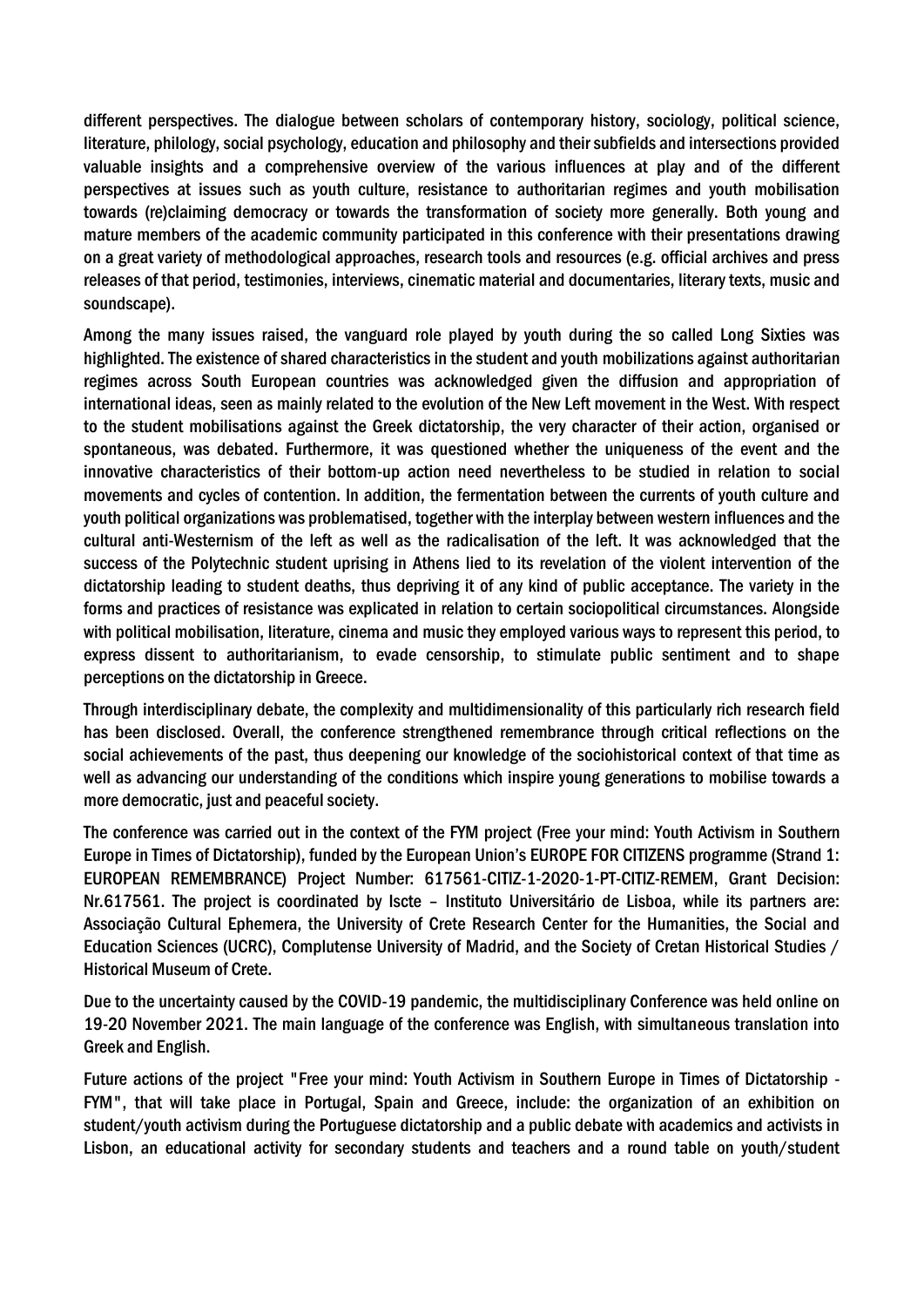activism in Spain in the 60s and 70s in Madrid as well as an event for students and the general public at the Historical Museum of Crete in Heraklion in cooperation with UCRC.

For more information on the conference and on the future activities of the FYM project, please visit our website: <https://fym.keme.uoc.gr/en/home/>



Keynote Speaker: Kostis Kornetis, Profesor Ayudante Doctor, Department of Contemporary European History, Universidad Autónoma de Madrid



Greetings: Constantinos Tsoukalas, Professor Emeritus of Sociology at the University of Athens



Roundtable "Youth resisting dictatorship: a comparative view" Guya Accornero (PT), Maria Kousis (GR), Óscar J. Martín García (SP), Kostis Karpozilos (GR), Katrin Uba (SE), Priska Daphi (DE), José Pacheco Pereira (PT)